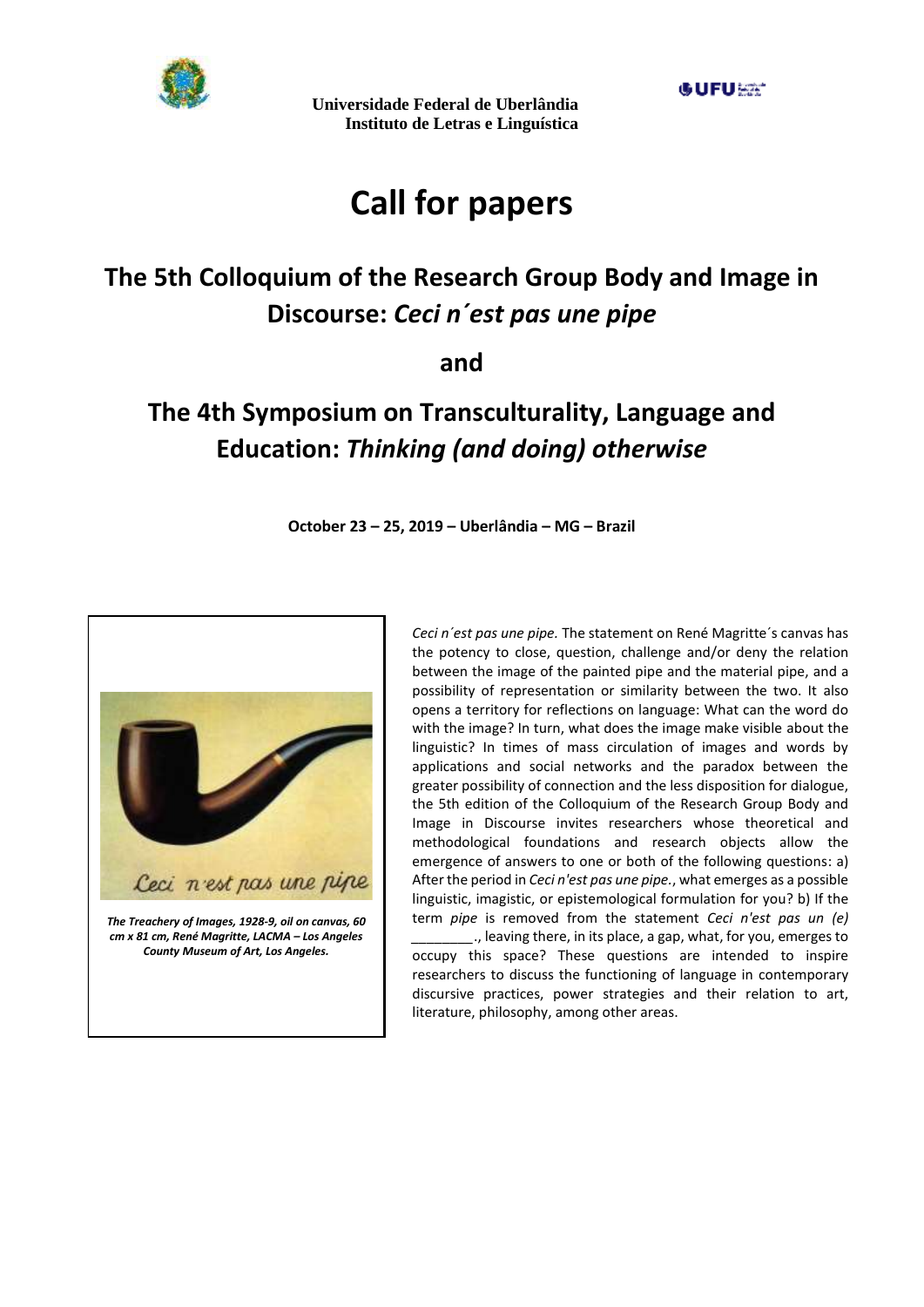





The Symposium *Thinking (and doing) otherwise* aims to promote a space for the exchange of studies, research, strategies and experiences of researchers who have been theorizing language functioning, processes of language teaching and learning, and processes of meaning making in diverse situations, and who have been constructing theoretical frameworks that are creative, hybrid, and transdisciplinary. Such frameworks suggest a kind of intellectuality that points to an academic and educational doing that differs from stablished oppressive patterns. *Thinking (and doing) otherwise* challenges and problematizes regimes of meanings, values and epistemologies that create docile and subaltern subjectivities. The event brings together members of the Working Group on Transculturality, Language and Education, affiliated to the National Association of Graduate Studies and Research in Letters and Linguistics (ANPOLL) and will give visibility to the way the group and scientists who identify with it have thought and practiced their theories and articulated concepts such as those of difference, identity, language, power and resistance. This symposium also explores contemporary conditions of thinking, doing research and engaging in educational contexts. The guiding question of the event is: What characterizes and/or supports our ways of thinking and doing otherwise?

The papers submitted to the event must necessarily address the proposed themes.

Official languages of the event: **Portuguese and English**.

#### **Submission deadline: Until July 31, 2019**

#### **Thematic lines**

The proposals submitted to the event can be aligned with (but do not need to be restricted to) the following thematic lines:

- Body standardization processes
- Discursive constructions and images: network circulation
- Language teaching and learning
- Translating and cross-cultural practices
- Language education
- Language policies
- Emerging and hybrid epistemologies
- Strategies of power and resistance
- Discursive practices and information and communication technologies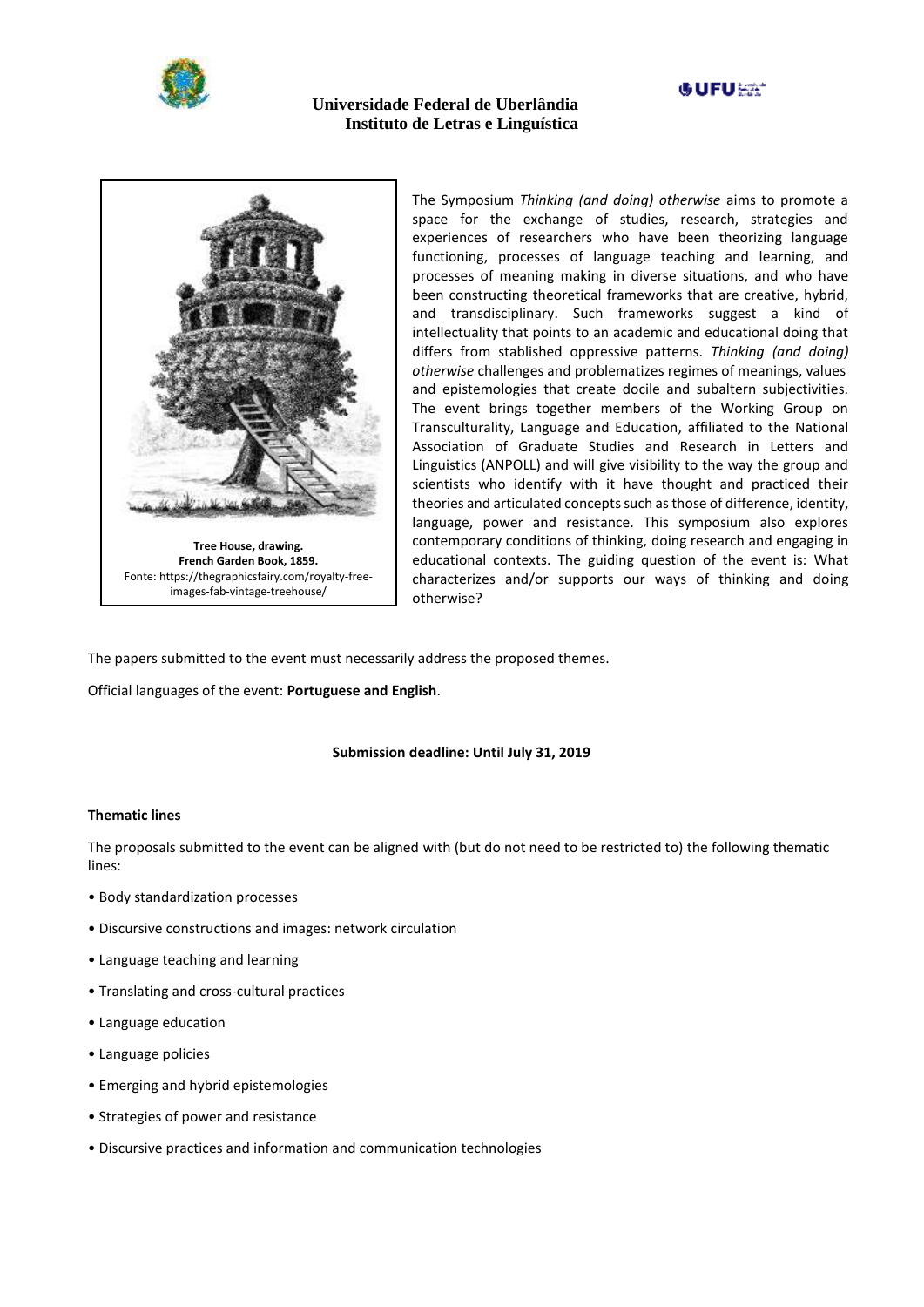



#### **Submission of proposals**

There will be two types of presentation: oral communications and posters.

Oral communications will be organized in topic-oriented discussion sessions. Each researcher will have 15 minutes to present their paper. Discussions will be held at the end of the session. This category of participation is reserved for Doctors, M.A.´s and graduate students. Researchers at the undergraduate level may submit papers in this category as coauthors of their advisors and only if their advisors are also present in the presentation. Each discussion session will be mediated by a guest researcher, who will be responsible for opening, leading and closing each session. This organization aims to establish a logic that allows a cohesion in the discussions and, above all, a deepening of concepts and theories.

Posters will have a specific presentation session lasting one hour. In this category, proposals may be submitted by Doctors, M.A.´s, graduate and undergraduate researchers.

#### **Guidelines for preparing and submitting the abstract**

Proposals for both types of presentation should be submitted in abstract format containing between 250 and 300 words. Abstracts should indicate, at the top of the page, the desired subject line, if any, be written in Times New Roman font, size 11 and should have a bold, centered title with only the first letter capitalized and one line below the title, on the right: name(s) of author(s) (**maximum 3 per work**), academic degree of each author, together with the acronym of institutional affiliation between parentheses, just after the name(s), on the same line. The text must be followed by three keywords that are not in the title, each in capital letters and all separated by a semicolon. The abstracts should explain: theme, question and corpus of research, orientations and / or theoretical problematizations and preliminary or final conclusions of the study. **Each participant may submit at most one paper as the main author and one as coauthor**.

The proposals must be sent by **07/31/2019** to the email: **coloquioscid@gmail.com**. The results and letters of acceptance will be sent as soon as the proposals are approved by the Scientific Committee.

#### **Registrations**

Registrations can be made from May 2019 through the link that will be made available on the event websites.

#### **Fees**

#### **Until July 31st:**

- Brazilian teachers, post-graduates and professionals in general: R\$ 75,00
- Brazilian undergraduate students: R\$ 45,00
- Foreign researchers: US\$ 100.00  **Until September 30th:**
- Brazilian teachers, post-graduates and professionals in general: R\$ 95,00
- Brazilian undergraduate students: R\$ 65,00
- Foreign researchers: US\$ 120.00

#### **Publication**

There will be a publication of abstracts, and a publication of full papers in the Proceedings. Papers written in English can be submitted for a special volume of the *European Scientific Journal – ESJ* [\(http://www.eujournal.org\)](http://www.eujournal.org/). The full papers must be sent by email until September 30, 2019. The norms for publication will be available on the websites of the event from April 2019.

#### **Guest speakers**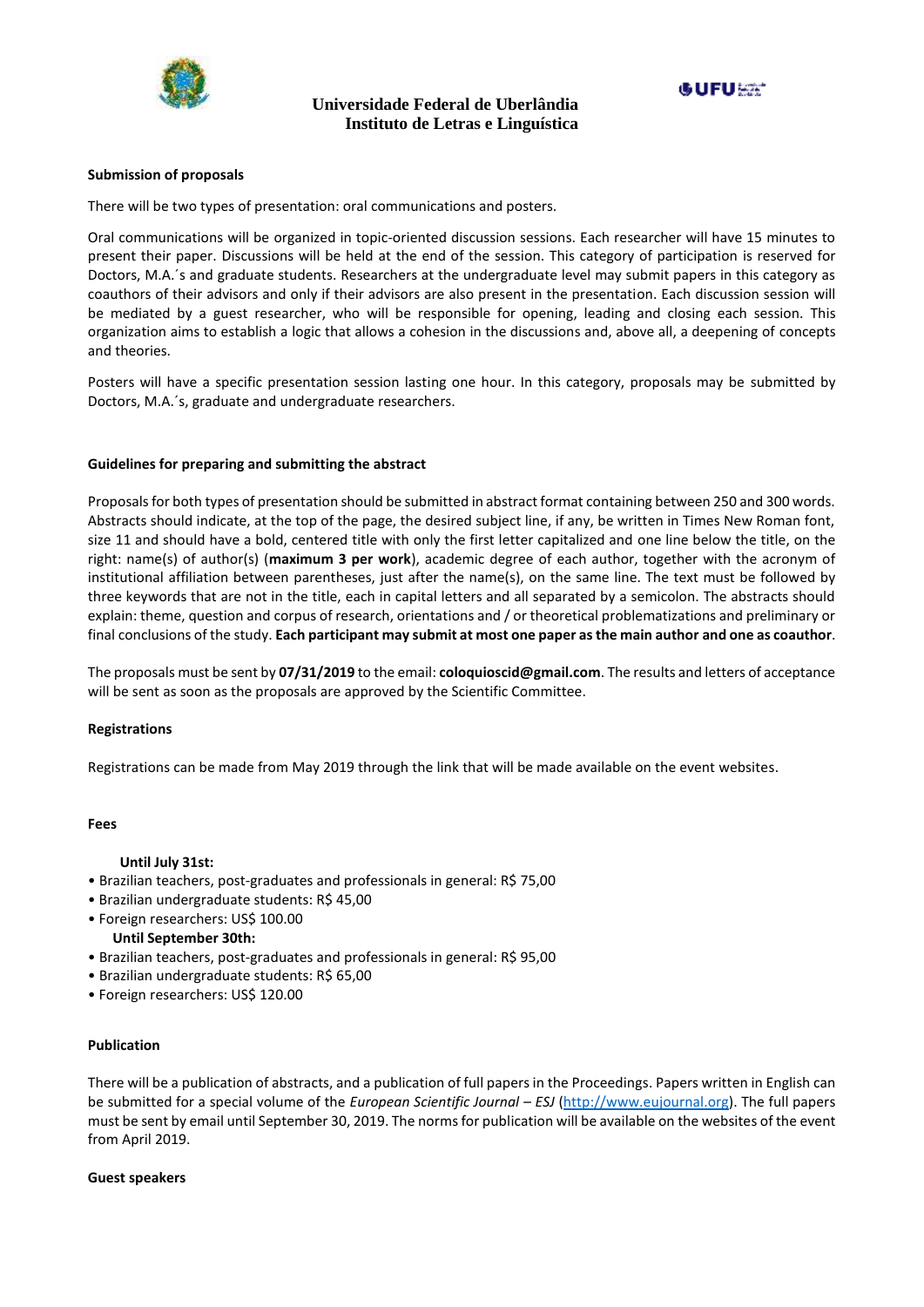

**GUFUSS** 

Alexandre José Pinto Cadilhe de Assis Jácome (Federal University of Juiz de Fora) Denise Chaves de Menezes Scheyerl (Federal University of Bahia) Domingos Sávio Pimentel Siqueira (Federal University of Bahia) Kate Mamhy Oliveira Kumada (Federal University of the ABC) Marcia Paraquett (Fluminense Federal University / Federal University of Bahia) Maria Elena Pires Santos (State West University of Paraná) Neiva Maria Jung (State University of Maringá) Rubelise da Cunha (Foundation of the University of Rio Grande do Sul) Sérgio Ifa (Federal University of Alagoas) Simone Batista da Silva (Federal Rural University of Rio de Janeiro) Simone Tiemi Hashiguti (Federal University of Uberlândia) Vanderley José Zacchi (Federal University of Sergipe) Walkyria Monte Mór (University of São Paulo)

### **Organizing Committee**

#### **President**

Simone Tiemi Hashiguti (Federal University of Uberlândia)

**Vice-President**

Ivani Rodrigues da Silva (State University of Campinas)

#### **Graduate Students**

[Fabiane](http://lattes.cnpq.br/6779683201029497) Lemes (Federal University of Uberlândia) [Fabiene](http://lattes.cnpq.br/0070947581383544) de Oliveira Santos (Federal University of Uberlândia) Eliana de Sousa Andrade Ladeira (Federal University of Uberlândia) Giselly Tiago Ribeiro [Amado](http://lattes.cnpq.br/5771970287386431) (Federal University of Uberlândia) Isabella Zaiden Zara Fagundes (Federal University of Uberlândia) Maria [Aparecida](http://lattes.cnpq.br/0072243579768835) Viegas de Melo (Federal University of Uberlândia) Rogério de Castro Ângelo (Federal University of Uberlândia)

#### **Undergraduate students**

Lucas Fabiano Oliveira Costa (Federal University of Uberlândia) Mariana Pinheiro Coelho (Federal University of Uberlândia)

#### **Scientific Committee**

Cláudia Marinho Wanderley (State University of Campinas) Clóris Porto Torquato (State University of Ponta Grossa) Cristiane Carvalho de Paula Brito (Federal University of Uberlândia) Denise Chaves de Menezes Scheyerl (Federal University of Bahia) Domingos Sávio Pimentel Siqueira (Federal University of Bahia) Ivani Rodrigues Silva (State University of Campinas) Kate Mamhy Oliveira Kumada (Federal University of the ABC) Lívia Márcia Tiba Rádis Baptista (Federal University of Bahia) Marcia Paraquett (Fluminense Federal University / Federal University of Bahia) Maria Inêz Probst Lucena (Federal University of Santa Catarina) Mariana Rafaela Batista Silva Peixoto (Federal University of Uberlândia) Neiva Maria Jung (State University of Maringá) Paula Ferreira Vermeersch (State University of São Paulo) Rubelise da Cunha (Foundation of the University of Rio Grande do Sul) Simone Tiemi Hashiguti (Federal University of Uberlândia)

#### **Editorial Board**

Denise Chaves de Menezes Scheyerl (Federal University of Bahia) Ivani Rodrigues Silva (State University of Campinas) Kate Mamhy Oliveira Kumada (Federal University of the ABC)